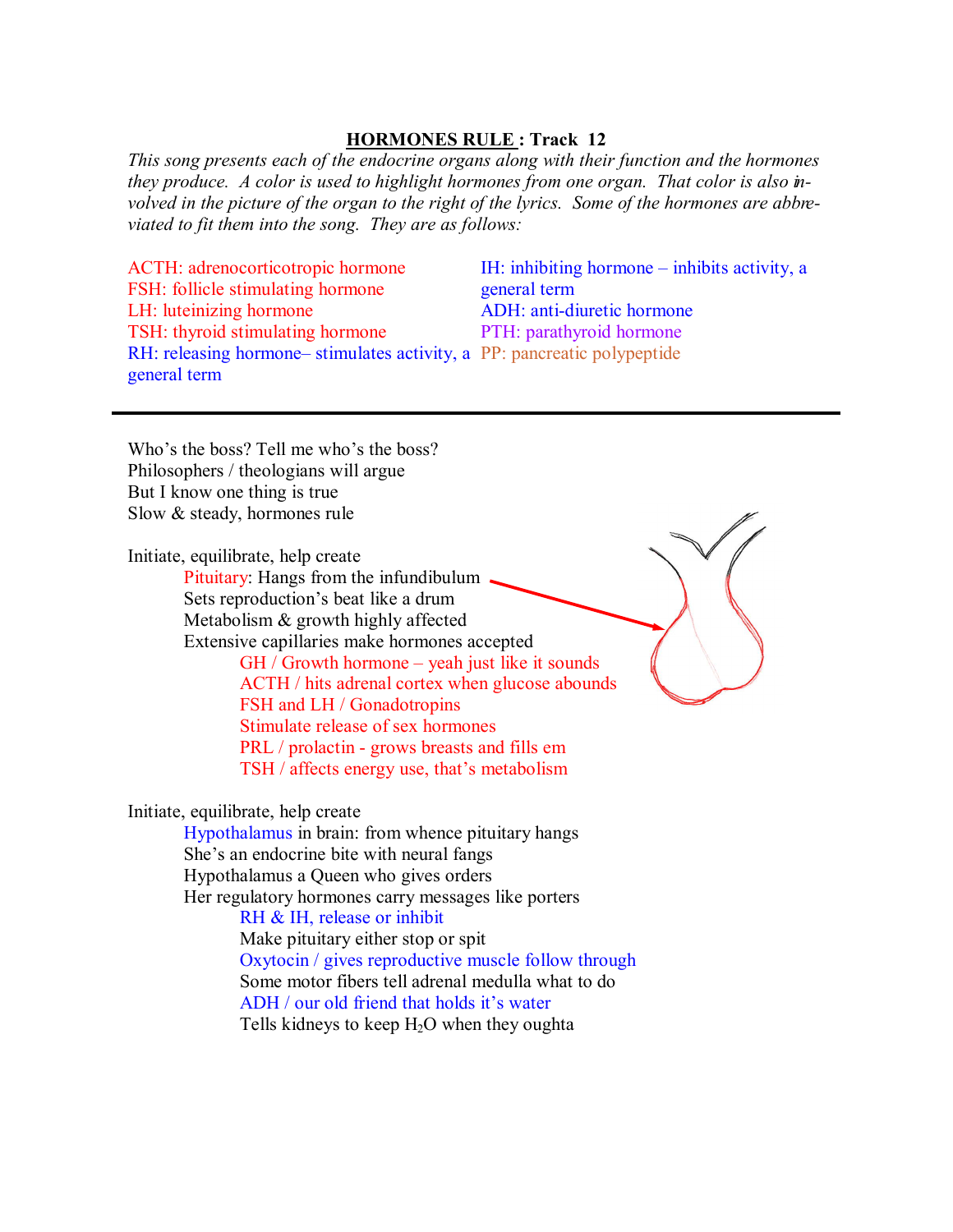Hormones Rule Page 2

Initiate, equilibrate, help create Thyroid gland: setting metabolism straight The body's throttle to sustain and create Thyroxine and Triiodothyronine Boost production of mitochondrial ATP The C cells produce Calcitonin Keeps Calcium in bones instead of roamin Initiate, Equilibrate, help create Parathyroid glands: 2 pairs posterior Posterior view

Stuck on the thyroid like 4 little burs PTH Stimulates osteoclasts, inhibits osteoblasts Releases Calcium from bones real fast

Inititiate, Equilibrate, help create Kidneys: lots of news for your blood Hormones adjust viscosity - like water or mud

 Erythropoietin responds to low O(xygen) Makes RBC production get up and go Renin sets off a chain of response To up blood volume like the thumb of the Fonz Calcitriol likes to have  $Ca^{2+}$  in a glut Increases  $Ca^{2+}$  and Phosphorus absorption in the gut

Intitiate, Equilibrate, help create

Adrenal glands : poised atop the kidneys

Helps body decide whether it fights or flees

 Epinephrine, norepinephrine in adrenal medulla Arm the sympathetic system – fear might fool ya Adrenal Cortex has dozens of corticosteroid prescriptions Vital for selecting genes for transcription